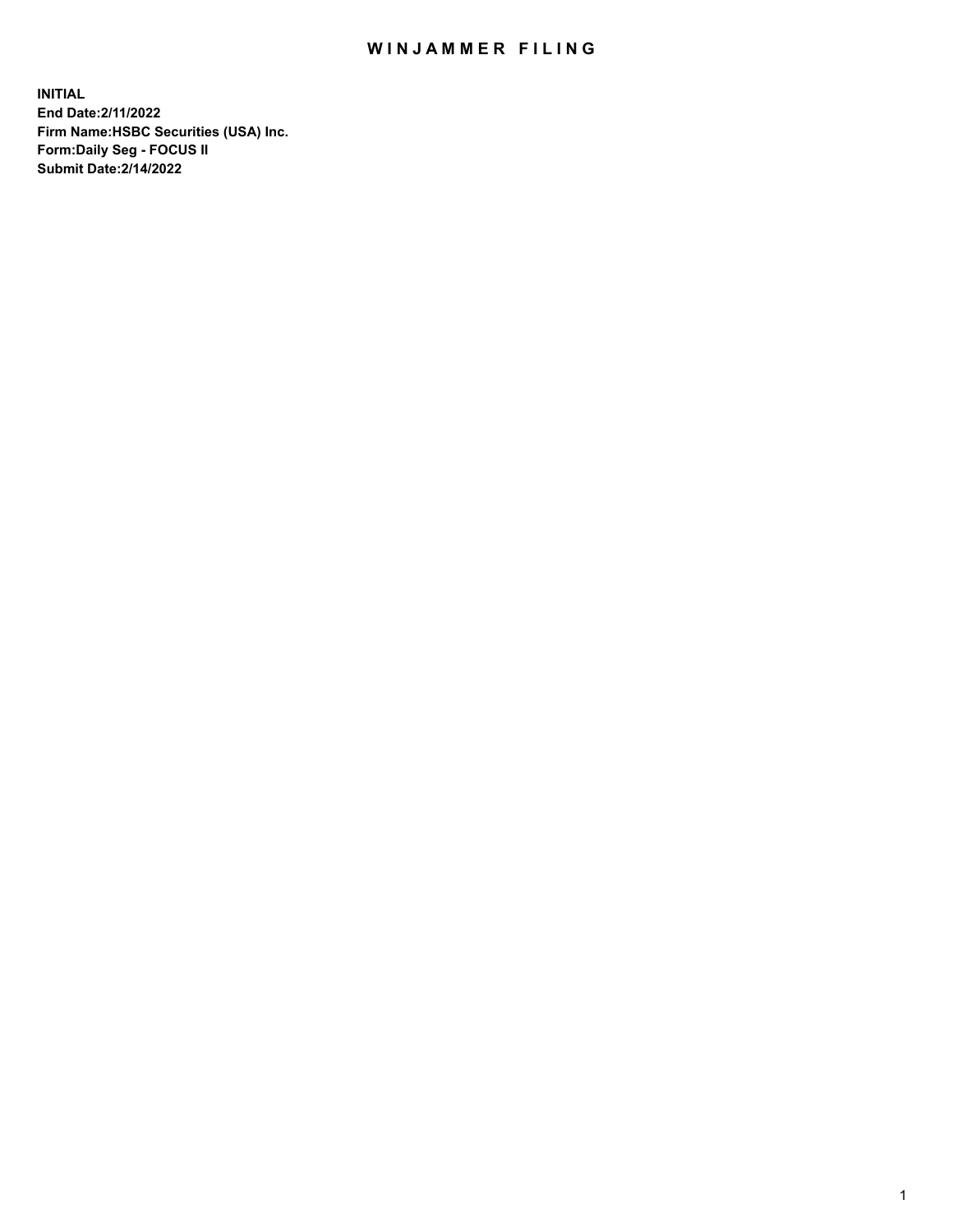**INITIAL End Date:2/11/2022 Firm Name:HSBC Securities (USA) Inc. Form:Daily Seg - FOCUS II Submit Date:2/14/2022 Daily Segregation - Cover Page**

| Name of Company                                                                                                                                                                                                                                                                                                                | <b>HSBC Securities (USA) Inc.</b>                          |
|--------------------------------------------------------------------------------------------------------------------------------------------------------------------------------------------------------------------------------------------------------------------------------------------------------------------------------|------------------------------------------------------------|
| <b>Contact Name</b>                                                                                                                                                                                                                                                                                                            | <b>Michael Vacca</b>                                       |
| <b>Contact Phone Number</b>                                                                                                                                                                                                                                                                                                    | 212-525-6445                                               |
| <b>Contact Email Address</b>                                                                                                                                                                                                                                                                                                   | michael.vacca@us.hsbc.com                                  |
| FCM's Customer Segregated Funds Residual Interest Target (choose one):<br>a. Minimum dollar amount: : or<br>b. Minimum percentage of customer segregated funds required:% ; or<br>c. Dollar amount range between: and; or<br>d. Percentage range of customer segregated funds required between:% and%.                         | 96,000,000<br><u>0</u><br>0 <sub>0</sub><br>0 <sub>0</sub> |
| FCM's Customer Secured Amount Funds Residual Interest Target (choose one):<br>a. Minimum dollar amount: ; or<br>b. Minimum percentage of customer secured funds required:%; or<br>c. Dollar amount range between: and; or<br>d. Percentage range of customer secured funds required between:% and%.                            | 15,000,000<br><u>0</u><br>0 <sub>0</sub><br>00             |
| FCM's Cleared Swaps Customer Collateral Residual Interest Target (choose one):<br>a. Minimum dollar amount: ; or<br>b. Minimum percentage of cleared swaps customer collateral required:% ; or<br>c. Dollar amount range between: and; or<br>d. Percentage range of cleared swaps customer collateral required between:% and%. | 75,000,000<br><u>0</u><br><u>00</u><br>00                  |

Attach supporting documents CH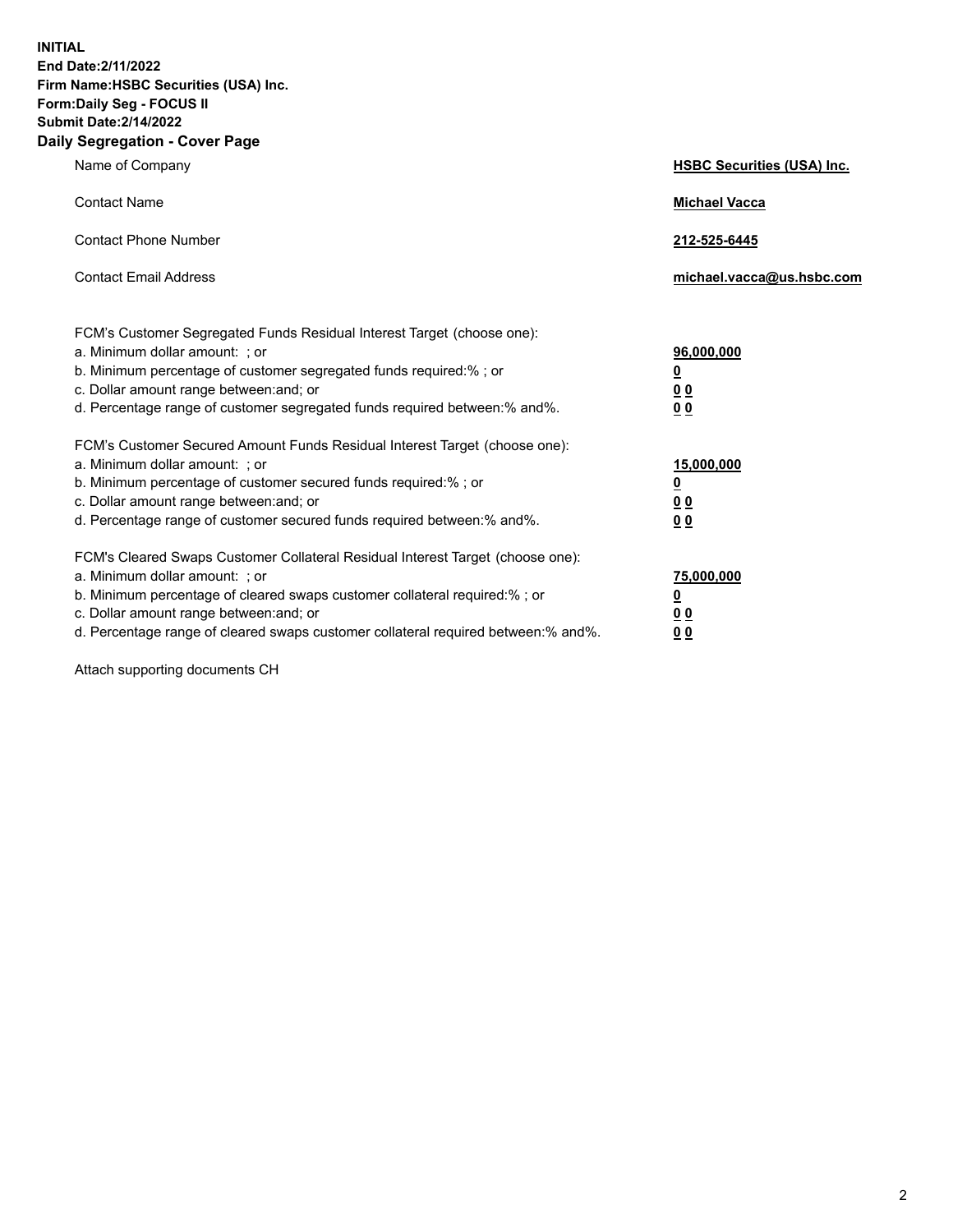**INITIAL End Date:2/11/2022 Firm Name:HSBC Securities (USA) Inc. Form:Daily Seg - FOCUS II Submit Date:2/14/2022**

## **Daily Segregation - Secured Amounts** Foreign Futures and Foreign Options Secured Amounts Amount required to be set aside pursuant to law, rule or regulation of a foreign government or a rule of a self-regulatory organization authorized thereunder 1. Net ledger balance - Foreign Futures and Foreign Option Trading - All Customers A. Cash **83,545,032** [7315] B. Securities (at market) **40,491,707** [7317] 2. Net unrealized profit (loss) in open futures contracts traded on a foreign board of trade **42,817,101** [7325] 3. Exchange traded options a. Market value of open option contracts purchased on a foreign board of trade **0** [7335] b. Market value of open contracts granted (sold) on a foreign board of trade **0** [7337] 4. Net equity (deficit) (add lines 1. 2. and 3.) **166,853,840** [7345] 5. Account liquidating to a deficit and account with a debit balances - gross amount **154,554** [7351] Less: amount offset by customer owned securities **-154,380** [7352] **174** [7354] 6. Amount required to be set aside as the secured amount - Net Liquidating Equity Method (add lines 4 and 5) 7. Greater of amount required to be set aside pursuant to foreign jurisdiction (above) or line 6. FUNDS DEPOSITED IN SEPARATE REGULATION 30.7 ACCOUNTS 1. Cash in banks A. Banks located in the United States **6,392,916** [7500] B. Other banks qualified under Regulation 30.7 **0** [7520] **6,392,916** [7530] 2. Securities A. In safekeeping with banks located in the United States **40,491,707** [7540] B. In safekeeping with other banks qualified under Regulation 30.7 **0** [7560] **40,491,707** [7570] 3. Equities with registered futures commission merchants A. Cash **0** [7580] B. Securities **0** [7590]

- C. Unrealized gain (loss) on open futures contracts **0** [7600]
- D. Value of long option contracts **0** [7610]
- E. Value of short option contracts **0** [7615] **0** [7620]
- 4. Amounts held by clearing organizations of foreign boards of trade
	- A. Cash **0** [7640]
	- B. Securities **0** [7650]
	- C. Amount due to (from) clearing organization daily variation **0** [7660]
	- D. Value of long option contracts **0** [7670]
	- E. Value of short option contracts **0** [7675] **0** [7680]
- 5. Amounts held by members of foreign boards of trade
	-
	- B. Securities **0** [7710]
	- C. Unrealized gain (loss) on open futures contracts **42,817,101** [7720]
	- D. Value of long option contracts **0** [7730]
	- E. Value of short option contracts **0** [7735] **147,096,631** [7740]
- 6. Amounts with other depositories designated by a foreign board of trade **0** [7760]
- 7. Segregated funds on hand **0** [7765]
- 8. Total funds in separate section 30.7 accounts **193,981,254** [7770]
- 9. Excess (deficiency) Set Aside for Secured Amount (subtract line 7 Secured Statement Page 1 from Line 8)
- 10. Management Target Amount for Excess funds in separate section 30.7 accounts **15,000,000** [7780]
- 11. Excess (deficiency) funds in separate 30.7 accounts over (under) Management Target **12,127,240** [7785]
- 
- 

**0** [7305]

**166,854,014** [7355]

## **166,854,014** [7360]

- 
- -
- 
- A. Cash **104,279,530** [7700] **27,127,240** [7380]
	-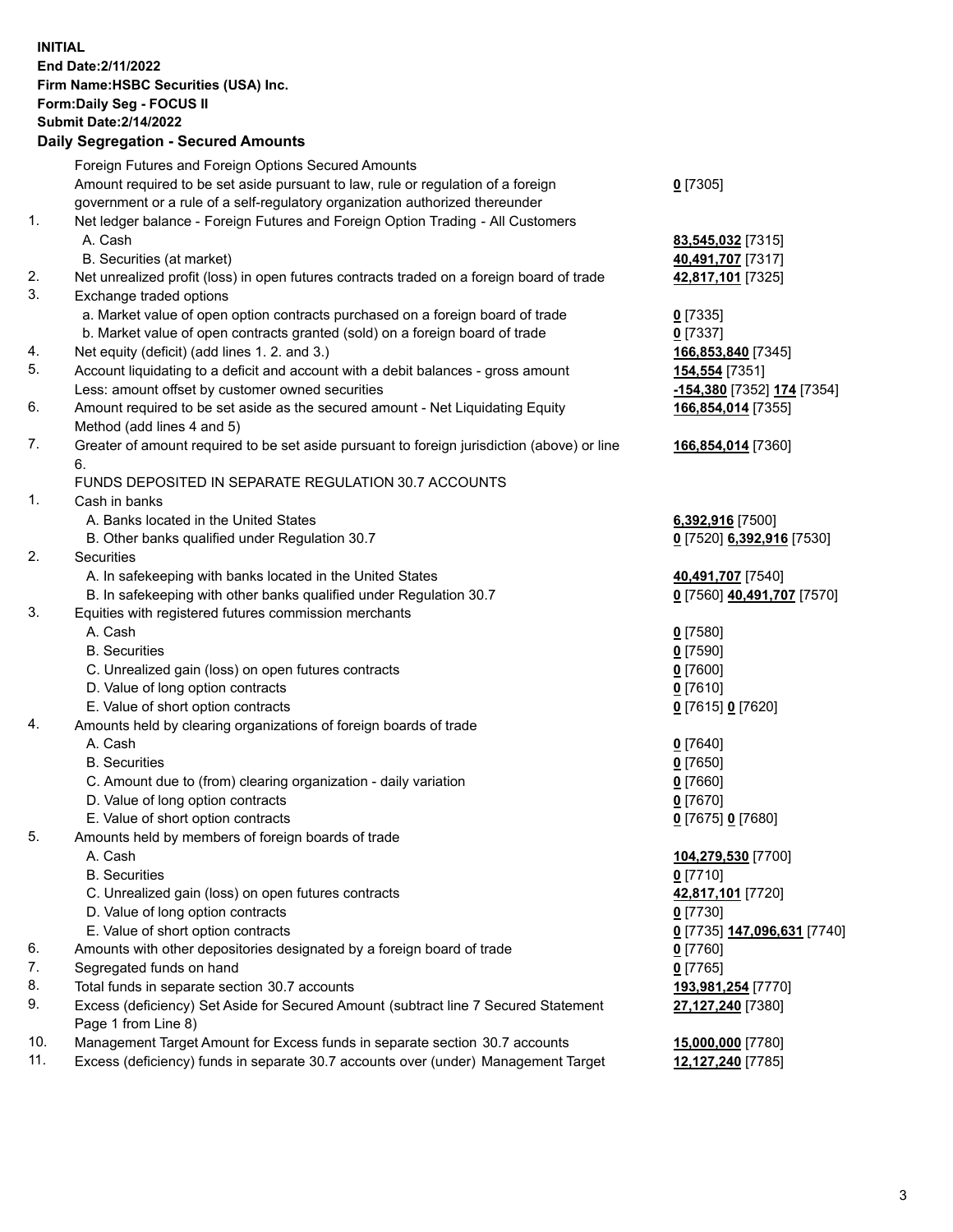**INITIAL End Date:2/11/2022 Firm Name:HSBC Securities (USA) Inc. Form:Daily Seg - FOCUS II Submit Date:2/14/2022 Daily Segregation - Segregation Statement** SEGREGATION REQUIREMENTS(Section 4d(2) of the CEAct) 1. Net ledger balance A. Cash **2,807,188,425** [7010] B. Securities (at market) **835,835,093** [7020] 2. Net unrealized profit (loss) in open futures contracts traded on a contract market **-1,237,197,519** [7030] 3. Exchange traded options A. Add market value of open option contracts purchased on a contract market **2,116,406,984** [7032] B. Deduct market value of open option contracts granted (sold) on a contract market **-311,701,779** [7033] 4. Net equity (deficit) (add lines 1, 2 and 3) **4,210,531,204** [7040] 5. Accounts liquidating to a deficit and accounts with debit balances - gross amount **1,353,490** [7045] Less: amount offset by customer securities **-1,353,490** [7047] **0** [7050] 6. Amount required to be segregated (add lines 4 and 5) **4,210,531,204** [7060] FUNDS IN SEGREGATED ACCOUNTS 7. Deposited in segregated funds bank accounts A. Cash **12,527,031** [7070] B. Securities representing investments of customers' funds (at market) **0** [7080] C. Securities held for particular customers or option customers in lieu of cash (at market) **68,970,038** [7090] 8. Margins on deposit with derivatives clearing organizations of contract markets A. Cash **2,009,941,496** [7100] B. Securities representing investments of customers' funds (at market) **19,941,138** [7110] C. Securities held for particular customers or option customers in lieu of cash (at market) **741,801,455** [7120] 9. Net settlement from (to) derivatives clearing organizations of contract markets **-366,285,859** [7130] 10. Exchange traded options A. Value of open long option contracts **2,116,406,984** [7132] B. Value of open short option contracts **-311,701,779** [7133] 11. Net equities with other FCMs A. Net liquidating equity **349,046** [7140] B. Securities representing investments of customers' funds (at market) **0** [7160] C. Securities held for particular customers or option customers in lieu of cash (at market) **23,261,719** [7170] 12. Segregated funds on hand **1,801,881** [7150] 13. Total amount in segregation (add lines 7 through 12) **4,317,013,150** [7180] 14. Excess (deficiency) funds in segregation (subtract line 6 from line 13) **106,481,946** [7190] 15. Management Target Amount for Excess funds in segregation **96,000,000** [7194] 16. Excess (deficiency) funds in segregation over (under) Management Target Amount **10,481,946** [7198]

Excess